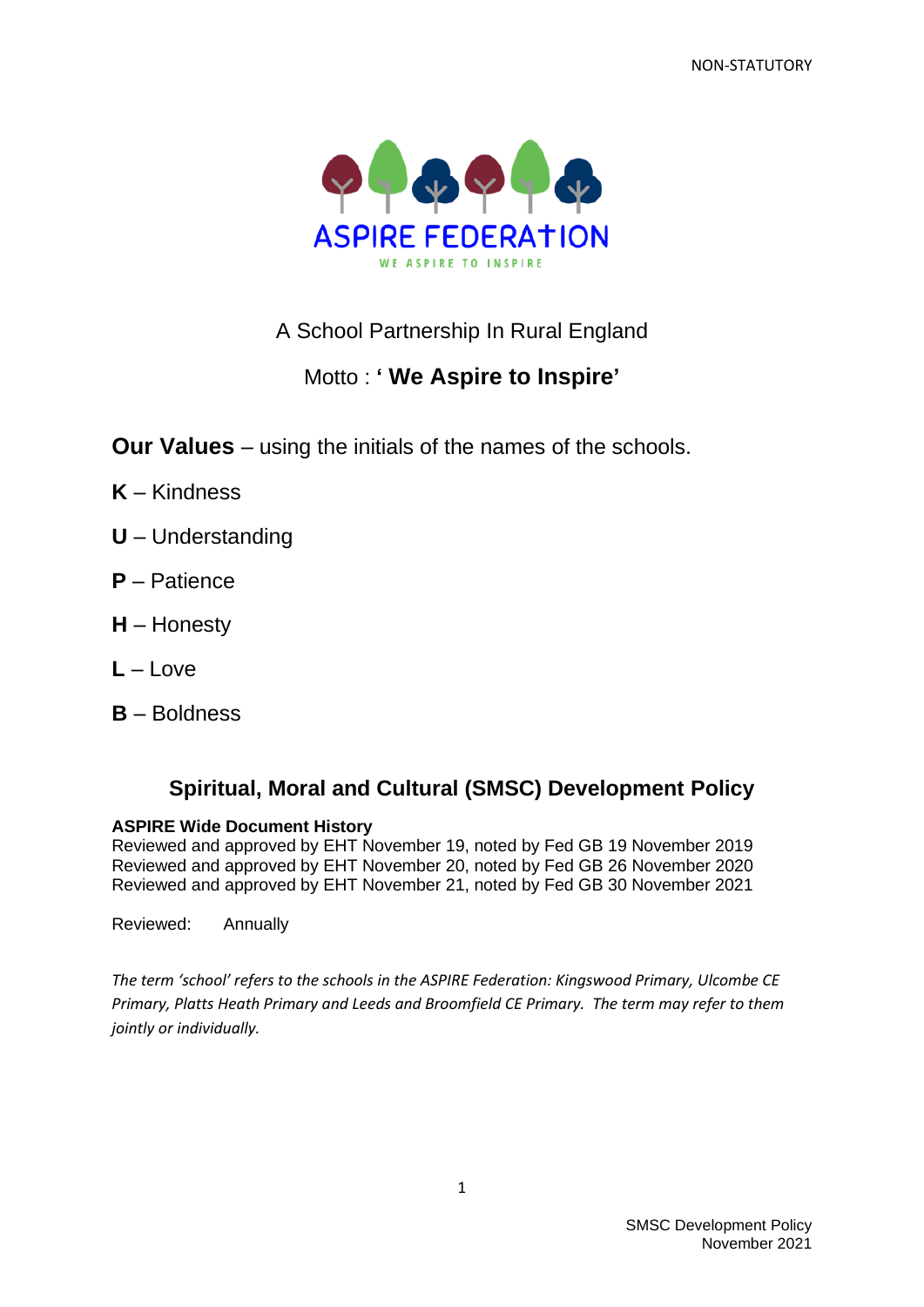At our two Church of England schools this policy will be delivered through strong links made to our Christian values:

## **Leeds and Broomfield Church of England Primary School**

*"As many hands build a house, so many hearts make a school."*

*(Matthew Ch 7 24-27)*

## **RESPECT RESILIENCE EMPATHY CURIOSITY HONESTY**

At Leeds and Broomfield we build strong foundations for the children, staff and all stakeholders to learn, flourish and fill their hearts with God's love. Everyone is important valued and needed to make Leeds and Broomfield grow. We give a quality all round education which develops the whole child; If the rain came, we would not fall down. Our school Christian Values support the development of the children and all within the school and local community. In the spirit of our vision and values all pupils are included, valued and respected. We support the pupils in talking about their feelings and giving them strategies in order to cope and survive in life today.

## **Ulcombe Church of England Primary School**

"*Unity and diversity in the body – one body, many members."*

*(Corinthians Ch 12 12-27)*

## **HOPE RESPECT ENDURANCE TRUST**

At Ulcombe Church of England Primary School endurance plays an important role in both our social learning and cultural ethos, where children aspire to be the best they can be. Diversity is the key to our curriculum and opportunities to progress and succeed both academically and as individuals are provided – many members working in unity with respect for each other. Hope is at the heart of our school community and is explicitly shown by both children and adults in our school, regardless of where the path of life leads them. Through God's love and trust each individual learns the skills important for them but also adds value to the community as a whole.

We are Ulcombe Church of England Primary School and each one of us is a part of it!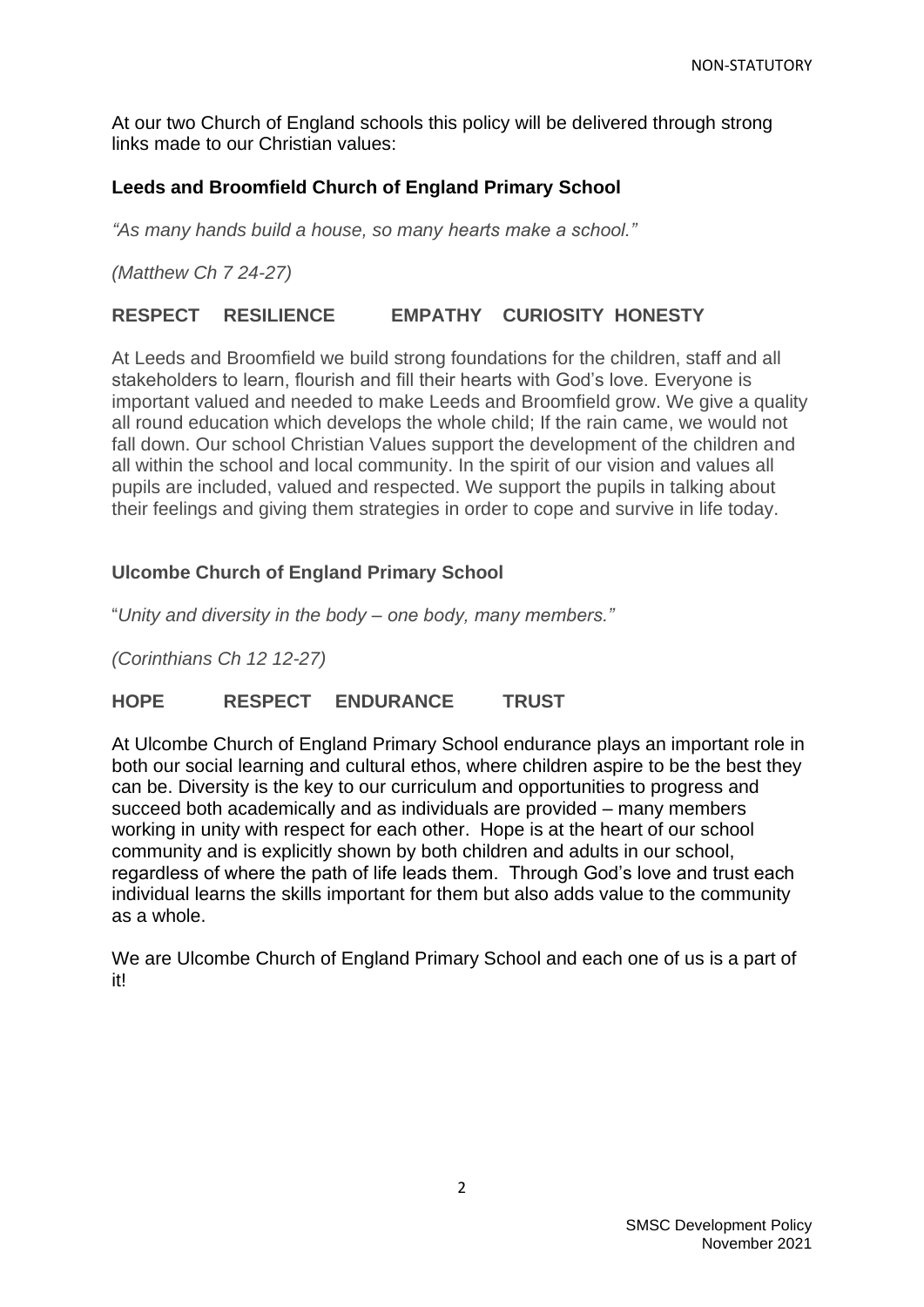#### **Definitions**

#### Spiritual Development

Pupils' spiritual development is shown by their:

- ➢ beliefs, religious or otherwise, which inform **their perspective on life** & their **interest in** & **respect** for **different people's feelings & values**
- ➢ sense of **enjoyment** and **fascination** in learning about **themselves**, **others**  and the **world around them**, including the intangible
- ➢ use of **imagination** and **creativity** in their learning
- ➢ willingness to **reflect** on their **experiences**

#### Moral Development

Pupils' **moral development** is shown by their:

- ➢ ability to **recognise** the difference between **right** and **wrong,** and their readiness to **apply** this understanding **in their own lives**
- ➢ understanding of the **consequences of their actions**
- ➢ **interest in investigating**, and offering **reasoned** views about, **moral** and **ethical issues**

Social Development

Pupils' **social development** is shown by their:

- ➢ **use** of a range of **social skills** in **different contexts**, including **working** and **socialising** with pupils from **different religious, ethnic and socio-economic backgrounds**
- ➢ **willingness to participate** in a **variety of social settings**, **cooperating well with others** and being able to **resolve conflicts** effectively
- ➢ **interest in**, and understanding of, the way **communities** and societies **function** at a variety of levels

Cultural Development

Pupils' **cultural development** is shown by their:

- ➢ understanding and appreciation of the wide range of cultural influences that have shaped their **own heritage**
- ➢ **willingness** to **participate** in, and **respond to**, for example, artistic, musical, sporting, mathematical, technological, scientific and cultural **opportunities**
- ➢ interest in **exploring**, understanding of, and **respect for cultural diversity**  and the extent to which they **understand, accept, respect and celebrate diversity**, as shown by their **attitudes** towards **different religious, ethnic and socio-economic** groups in the **local, national and global communities**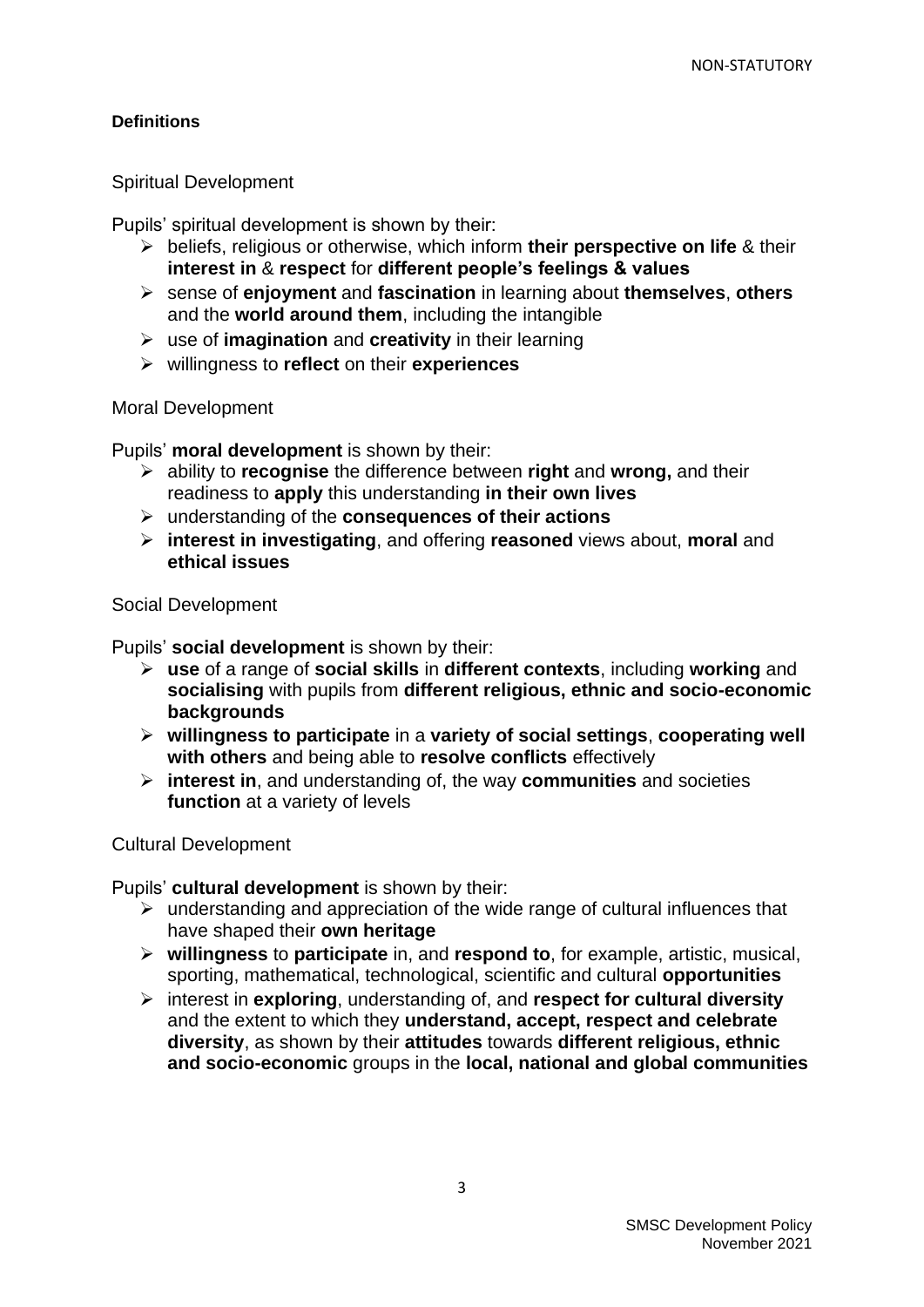#### **Aims**

As part of the ASPIRE federation, the children and their learning are at the very heart of every decision made. We aim to develop learners who are passionate, take ownership of their learning and are proud of their achievements.

The ethos of our school is such that all people who come into our school, whether staff, pupil, parent or visitor, are valued as individuals in their own right. They should set, and be entitled to expect from others, good standards of behaviour, marked by respect and responsibility.

The school will help the students to develop an inner discipline and will encourage pupils to not just 'follow the crowd' - they will make up their own minds and be ready to accept responsibility for what they do. They will grow through making choices and holding to the choices that they have made. They will want to be honest with themselves and with others.

#### **Planning**

In planning lessons, teachers are aware of the need to plan opportunities to develop a wide variety of spiritual, moral, social and cultural needs. A vast majority will be delivered through cross curricular activities as well as specific PSHE, RE and Circle Time activities.

#### **Spiritual Development**

#### **Children are given opportunities to reflect upon the meaning of spiritual experiences across the school.**

Examples of experiences commonly regarded as spiritual include:

- $\checkmark$  Curiosity and mystery
- $\checkmark$  Awe and wonder
- $\checkmark$  Connection and belonging
- $\checkmark$  Heightened self-awareness
- $\checkmark$  Prayer and worship
- $\checkmark$  Deep feelings of what is felt to be ultimately important
- $\checkmark$  A sense of security, well-being, worth and purposefulness

The federation will develop a climate or ethos within which all pupils can grow and flourish, respect others and be respected; accommodating difference and respecting the integrity if individuals.

These can occur during any part of the school day, eg. when listening to music, discussing the care needed for animals, exercising empathy or creativity, how we live, contemplating the future, etc.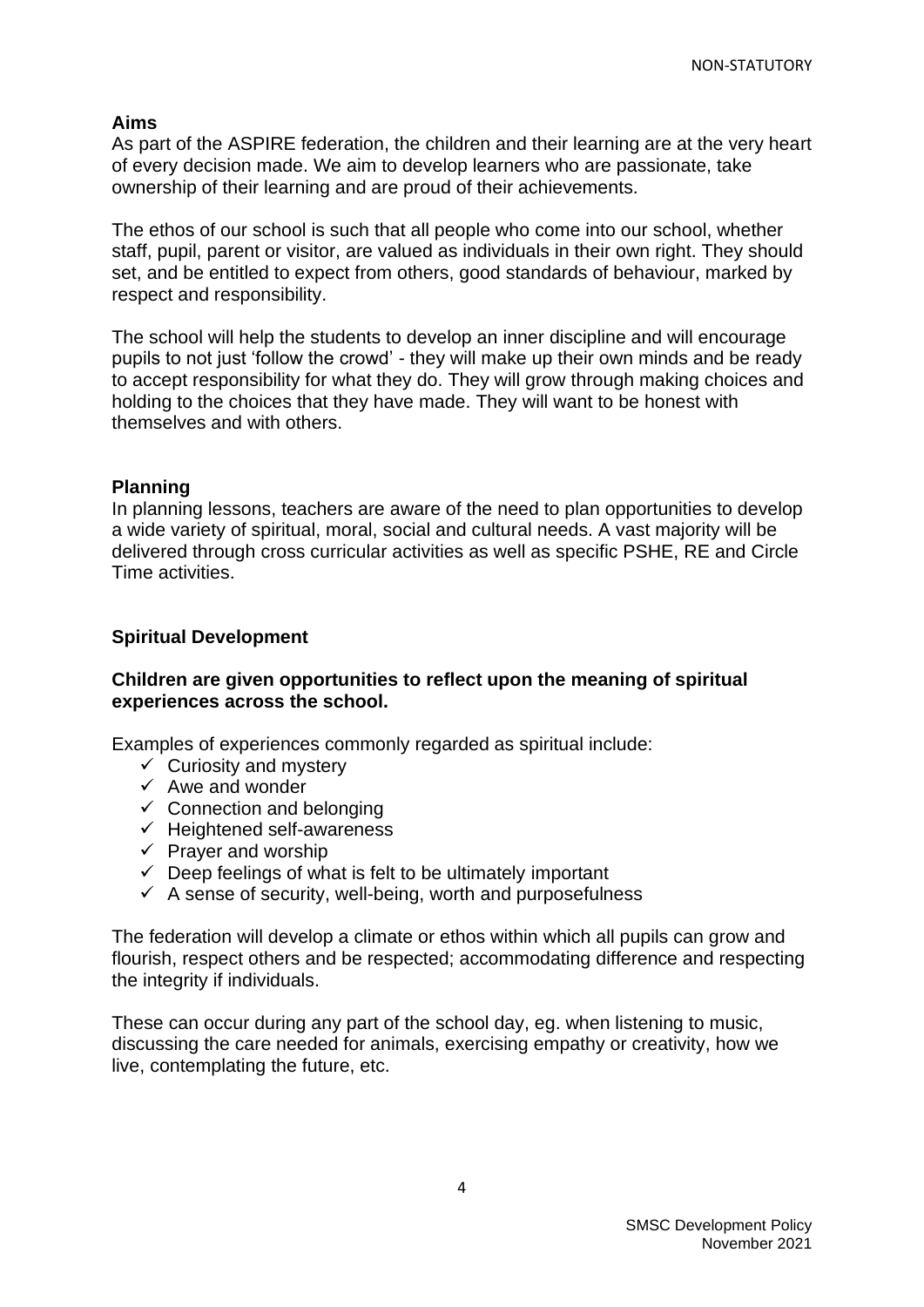#### **Moral Development**

## **The schools in the ASPIRE federation believe that a morally aware pupil will develop a wide range of skills.**

### **These can include the following:**

- $\triangleright$  Distinguish right from wrong, based on knowledge of the moral codes of their own and other cultures
- ➢ Develop an ability to think through the consequences of their own and others' actions
- $\triangleright$  Have an ability to make responsible and reasoned judgements
- $\triangleright$  Ensure a commitment to personal values
- ➢ Have respect for others' needs, interests and feelings, as well as their own
- $\triangleright$  Develop a desire to explore their own and others' views, and an understanding of the need to review and re-assess their values, codes and principles in the light of experience

### **Our school develops pupil moral development by:**

- $\triangleright$  Providing a clear moral code as a basis for behaviour which is promoted consistently through all aspects of the school
- ➢ Promoting racial, religious and other forms of equality
- $\triangleright$  Giving pupils opportunities across the curriculum to explore and develop moral concepts and values – for example, personal rights and responsibilities, truth, justice, equality of opportunity, right and wrong
- $\triangleright$  Developing an open and safe learning environment in which pupils can express their views and practice moral decision making
- ➢ Rewarding expressions of moral insights and good behaviour
- $\triangleright$  Recognising and respecting the codes and morals of the different cultures represented in the school and wider community
- $\triangleright$  Encouraging pupils to take responsibility for their actions, for example, respect for property, care of the environment, and developing codes of behaviour, providing models of moral virtue through literature, humanities, sciences, arts and collective worship
- ➢ Reinforcing the school's values through images, posters, classroom displays, and monitoring in simple ways, the success of what is provided

Teachers always discuss with their classes a code of conduct for the classroom based on the values held by the school. We teach the children to be aware of their own actions, take responsibility for their own bodies and encourage independence. We will help the children to identify their feelings and think these through so that they are expressed in behaviour that is socially acceptable.

This is done through collective worship, circle time, Social Skills groups and SEAL/PSHE/Circle Time sessions. We are interested in the development of the whole child and will endeavour to raise their self-esteem through praise, stickers, Celebration worship other means that highlight both academic and social achievements *(please refer to our Behaviour Policy).*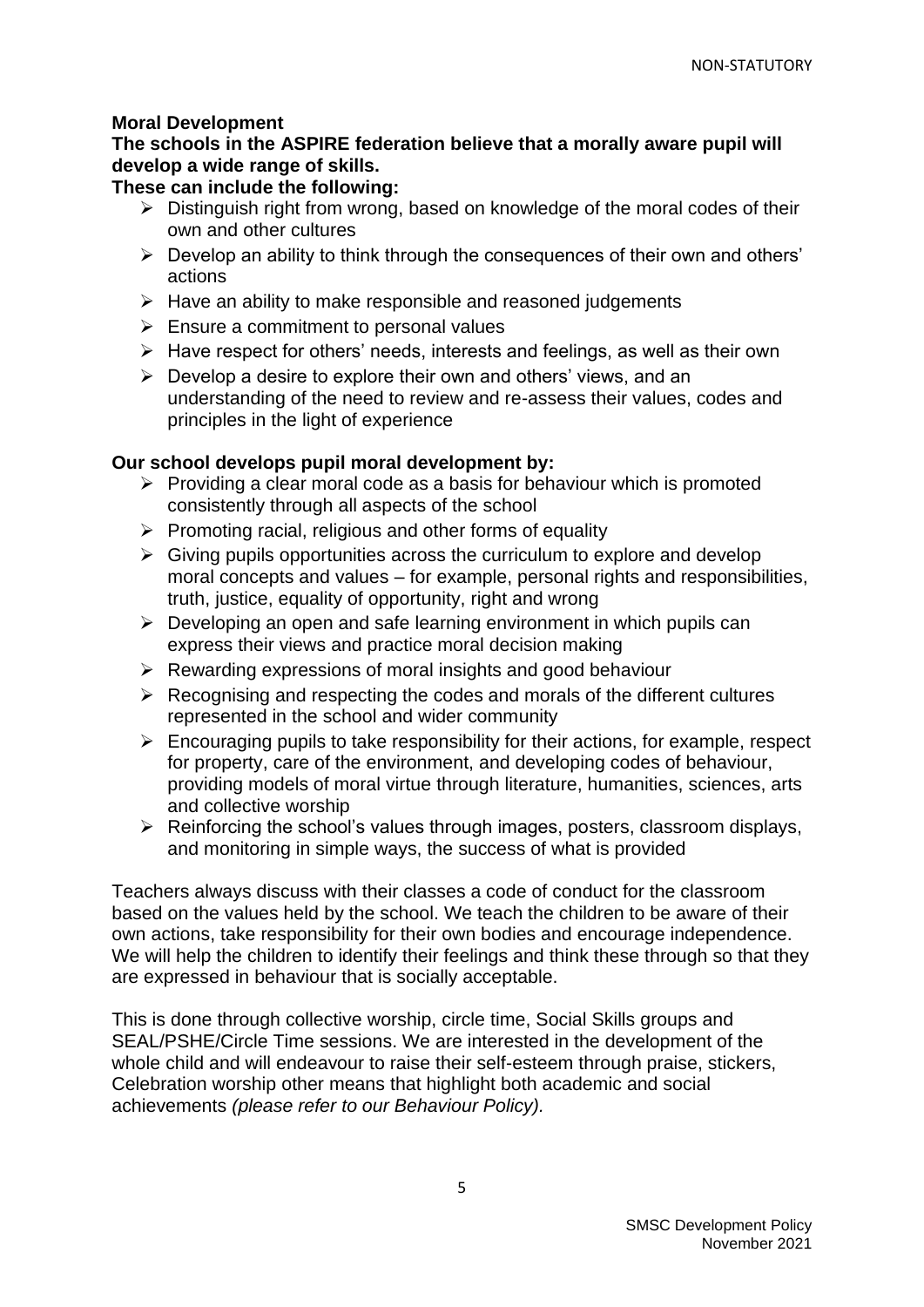#### **Social Development**

**The schools in the ASPIRE federation recognise that pupils who are becoming socially aware are likely to be developing the ability to:** 

- ➢ Adjust to a range of social contexts by appropriate and sensitive behaviour
- $\triangleright$  Relate well to other people's social skills and personal qualities
- $\triangleright$  Work successfully, as a member of a group or team
- $\triangleright$  Share views and opinions with others
- $\triangleright$  Resolve conflicts maturely and appropriately
- $\triangleright$  Reflect on their own contribution to society
- $\triangleright$  Show respect for people, living things, property and the environment
- $\triangleright$  Exercise responsibility
- ➢ Understand how societies function and are organised in structures such as the family, the school
- ➢ Understand the notion of interdependence in an increasingly complex society

#### **Our school develops pupil social development by:**

Identifying key values and principles on which school and community life is based

- $\triangleright$  Fostering a sense of community, with common, inclusive values
- $\triangleright$  Promoting racial, religious and other forms of equality
- $\triangleright$  Encouraging pupils to work co-operatively
- ➢ Encouraging pupils to recognise and respect social differences and similarities
- ➢ Providing positive experiences to reinforce our values as a school community – for example, through assemblies/worship, team building activities, residential experiences, school productions
- $\triangleright$  Helping pupils develop personal qualities which are valued in a civilised society, for example, thoughtfulness, honesty, respect for difference, moral principles, independence, interdependence, self-respect and an awareness of others' needs
- $\triangleright$  Providing opportunities for engaging in the democratic process and participating in community life
- ➢ Providing opportunities for pupils to exercise leadership and responsibility
- $\triangleright$  Providing positive and effective links with the world of work and the wider community
- $\triangleright$  Monitoring in simple, pragmatic ways, the success of what is provided

Aspects that could be developed in school include:

- ➢ Peer Mediation
- $\triangleright$  Anti Bullying Ambassadors
- ➢ Pupil Voice led by school council encourages a whole school voice for/towards school development